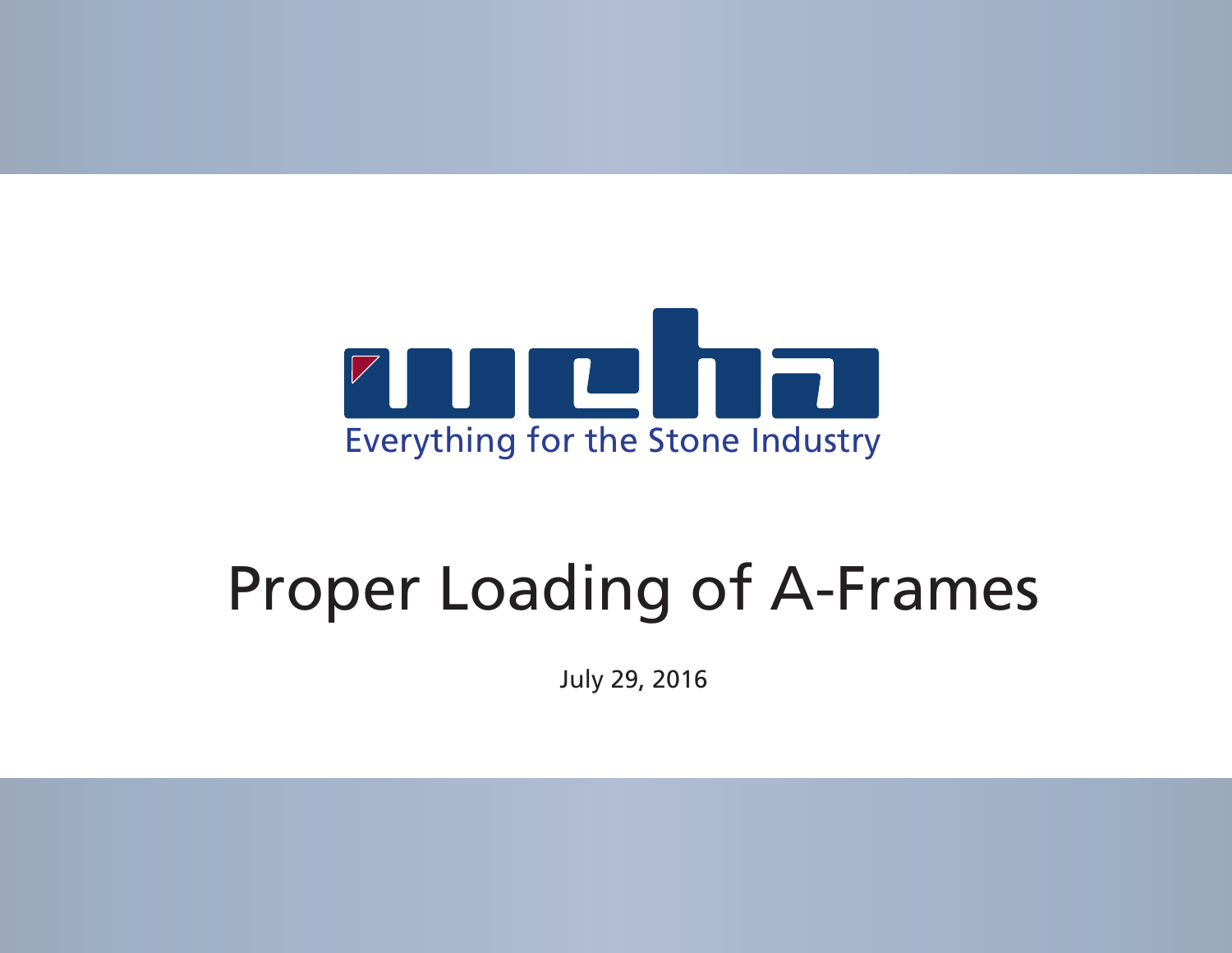# A-Frames Loaded Normally with 1 Granite Slab (Max Size) - ISO View



The A-Frame design analyzed in this report includes this top bar. A-Frames fabricated without this are **not as**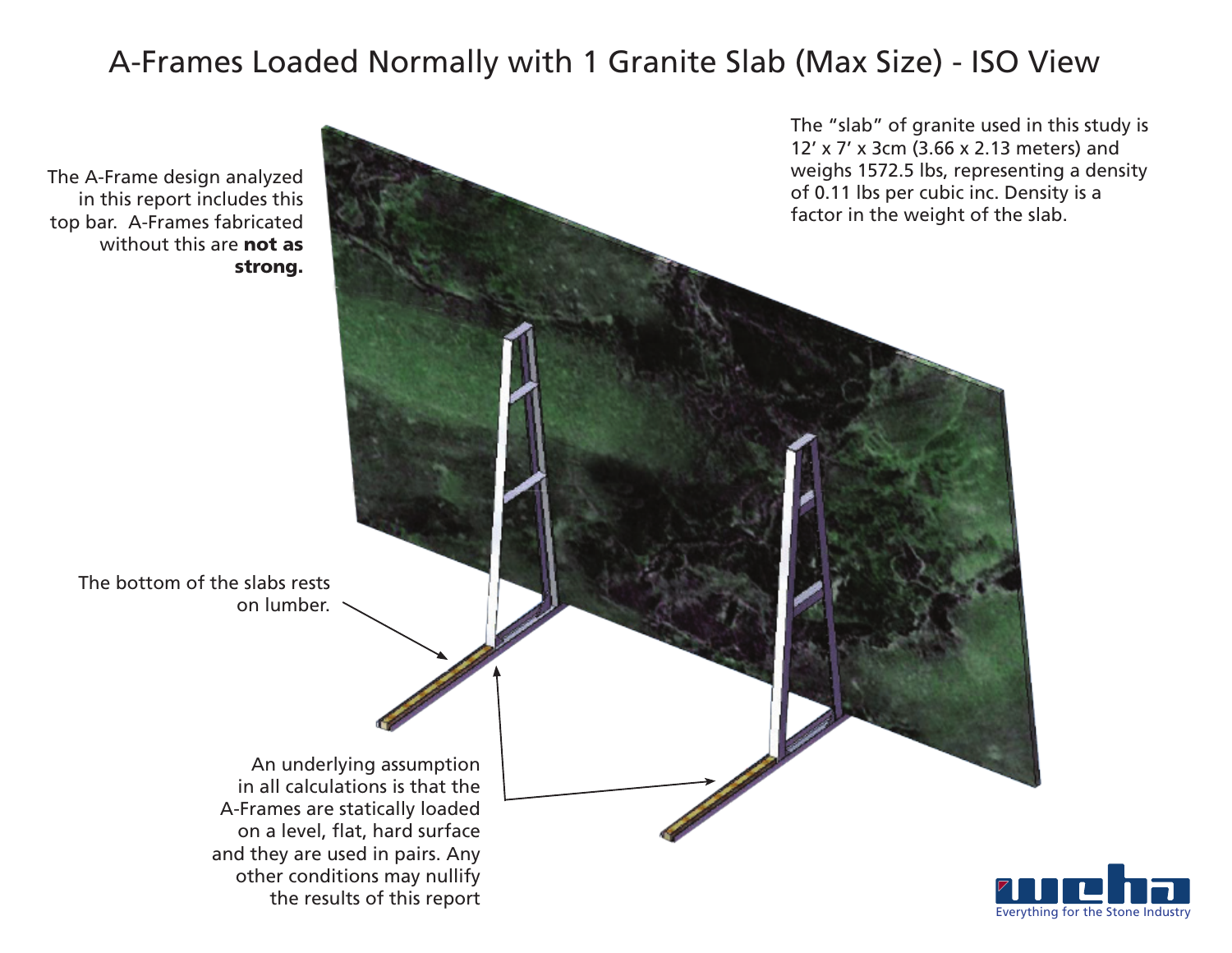### A-Frames Loaded Normally with 1 Granite Slab (Max Size) - Side View



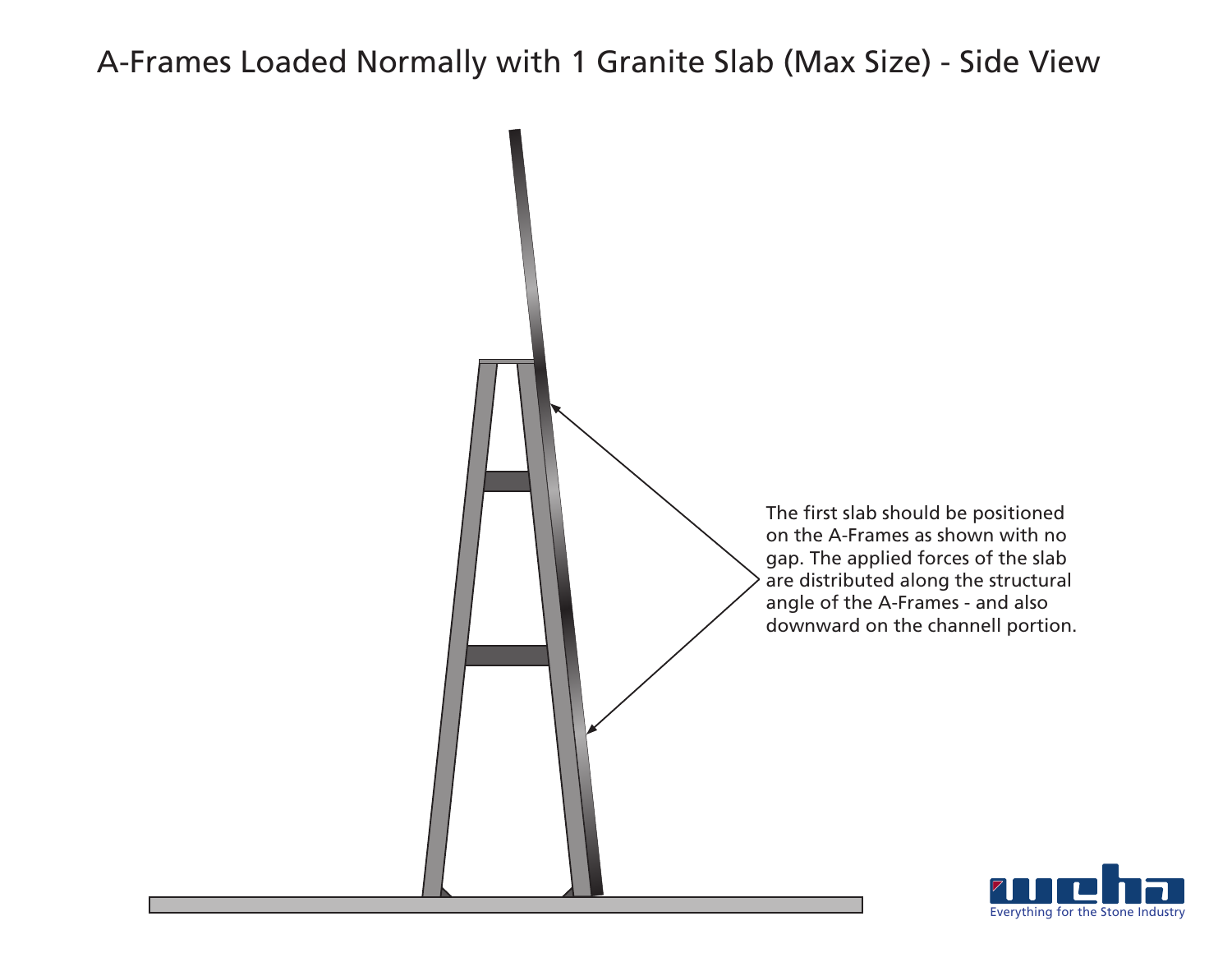#### A-Frames Loaded Improperly with 1 Granite Slab (Max Size) - Side View

If the slab is not positioned fully against the upright, then a concentrated force (R) is applied to the top of the A-Frames as shown. This severe loading must be avoided. There should be no gap (z=0) between the slab and the A-Frames.



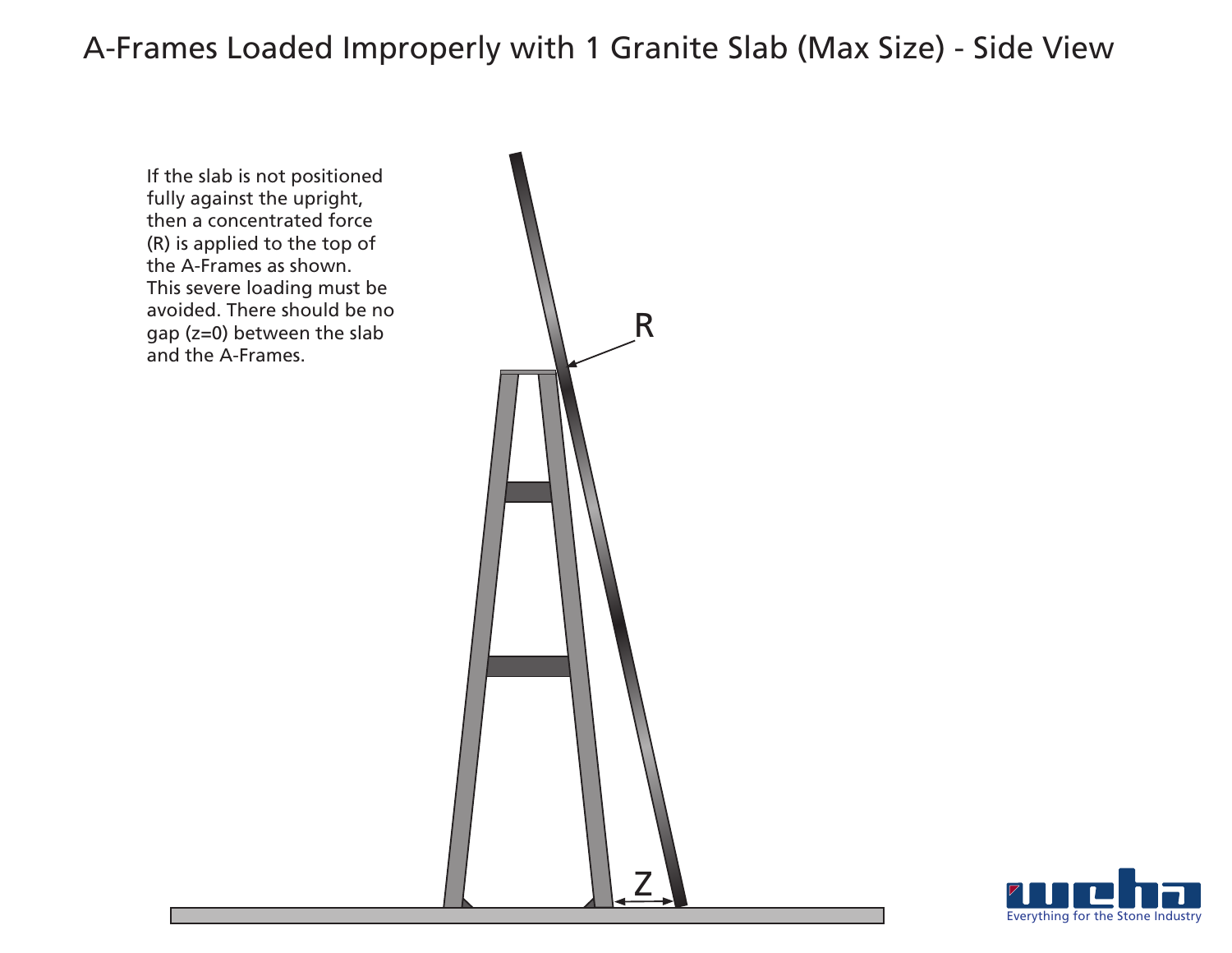## Maximum Safe Loading of A-Frames - Example #1



The number of slabs on one side should differ by no more thant 3 slabs to the other. If slabs are placed on one side only, then 3 slabs is the maximum (as shown).

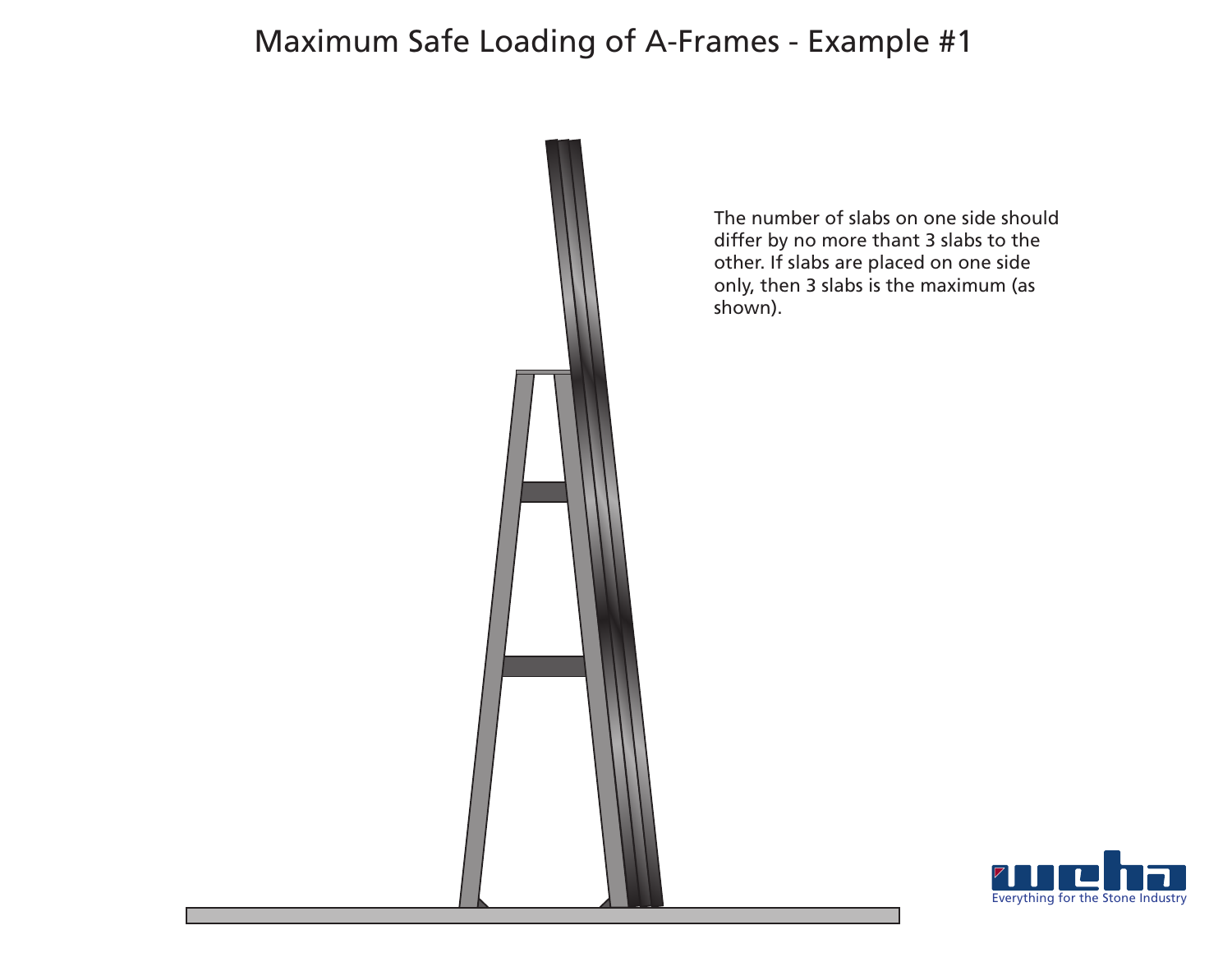# Maximum Safe Loading of A-Frames - Example 2

The number of slabs on one side should differ by no more than 3 slabs to the other. It is okay to load 22 slabs on one side and 25 slabs on the other (as shown). It would also be okay to load 23 on one side and 25 on the other, but not 21 on one side and 25 on the other.



Other than the difference of 3, whick may include slabs of any size up to 12' x 7' x 3 cm, the remaining slabs should be evenly matched on each side of the A-Frames - that is, a slab of whatever dimensions on one side should have a counterpart of the same dimensions on the other side.